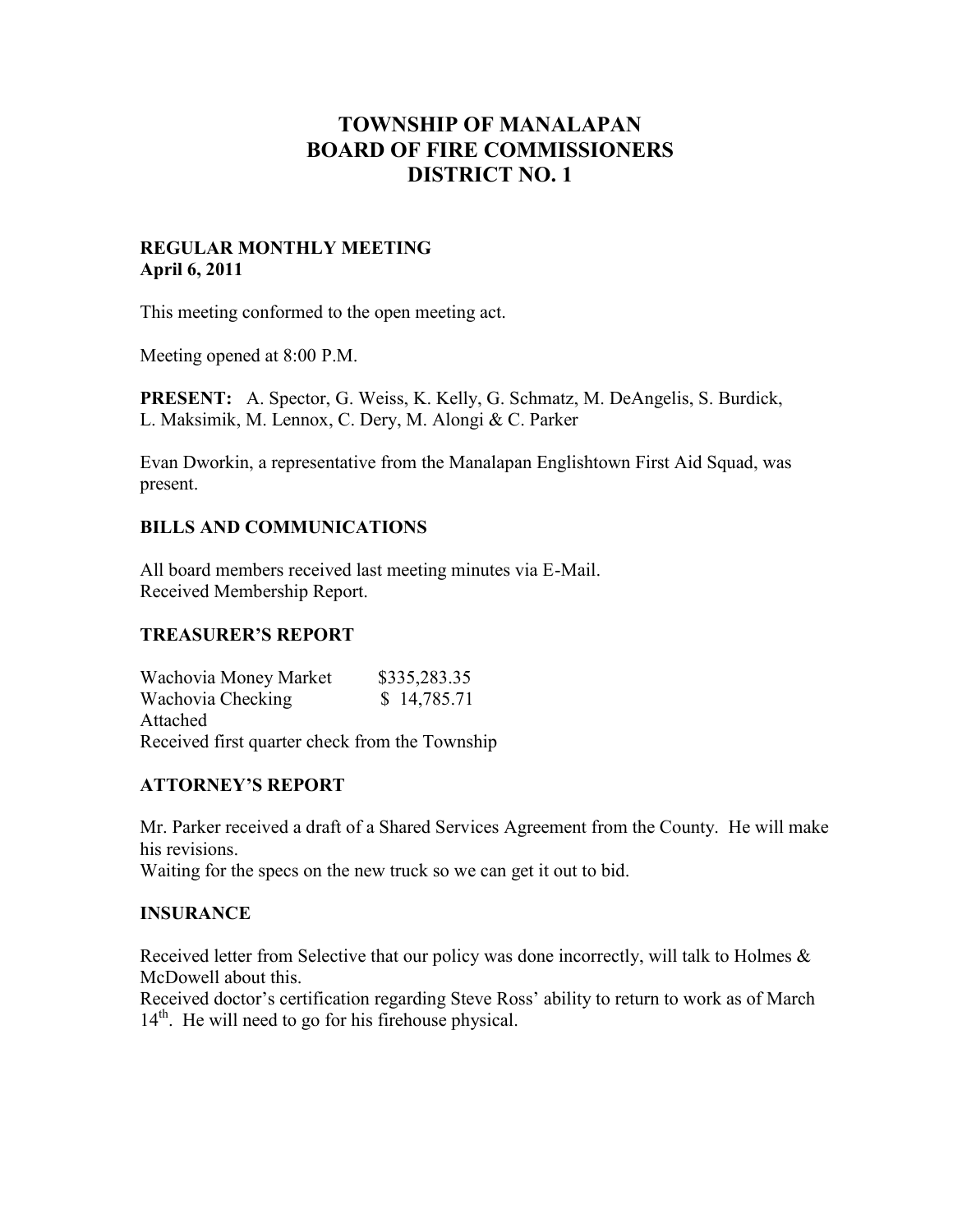# **EQUIPMENT REPORT**

We have received 36 bottles back from hydro testing and 12 more have gone out. Just under 50% are done. Need to have flow testing and the aerial ladders tested this year.

# **RADIO REPORT**

Knox box is not working on 26-1-80 and cannot figure out what is wrong. James will be coming out to look at it. Reset keys may not have been programmed.

# **CHIEF'S REPORT**

50 calls for the month of March.

# **TRUCK REPORT**

Everything is operational.

# **ASSOCIATION REPORT**

There is a problem with the soil testing – the contractor's report was good and ours was bad. Have the structural engineer looking into this. Gentech was hired to do the review and there is a stop work order. A decision needs to be made on the footings – not sure if the ground under the footings is compacted.

# **TRUSTEES' REPORT**

No report.

# **OLD BUSINESS**

See attached.

#### **NEW BUSINESS**

Commissioner Kelly made a motion to pay all vouchers; this was seconded by Commissioner DeAngelis. All voted aye.

Commissioner Kelly made a motion for \$10,950 to purchase 2 stretchers from Stryker including a 7 year complete service and warranty coverage; this was seconded by Mr. Schmatz. All voted aye.

A long discussion was held regarding the cleaning of the building, air pack service, and duty crews.